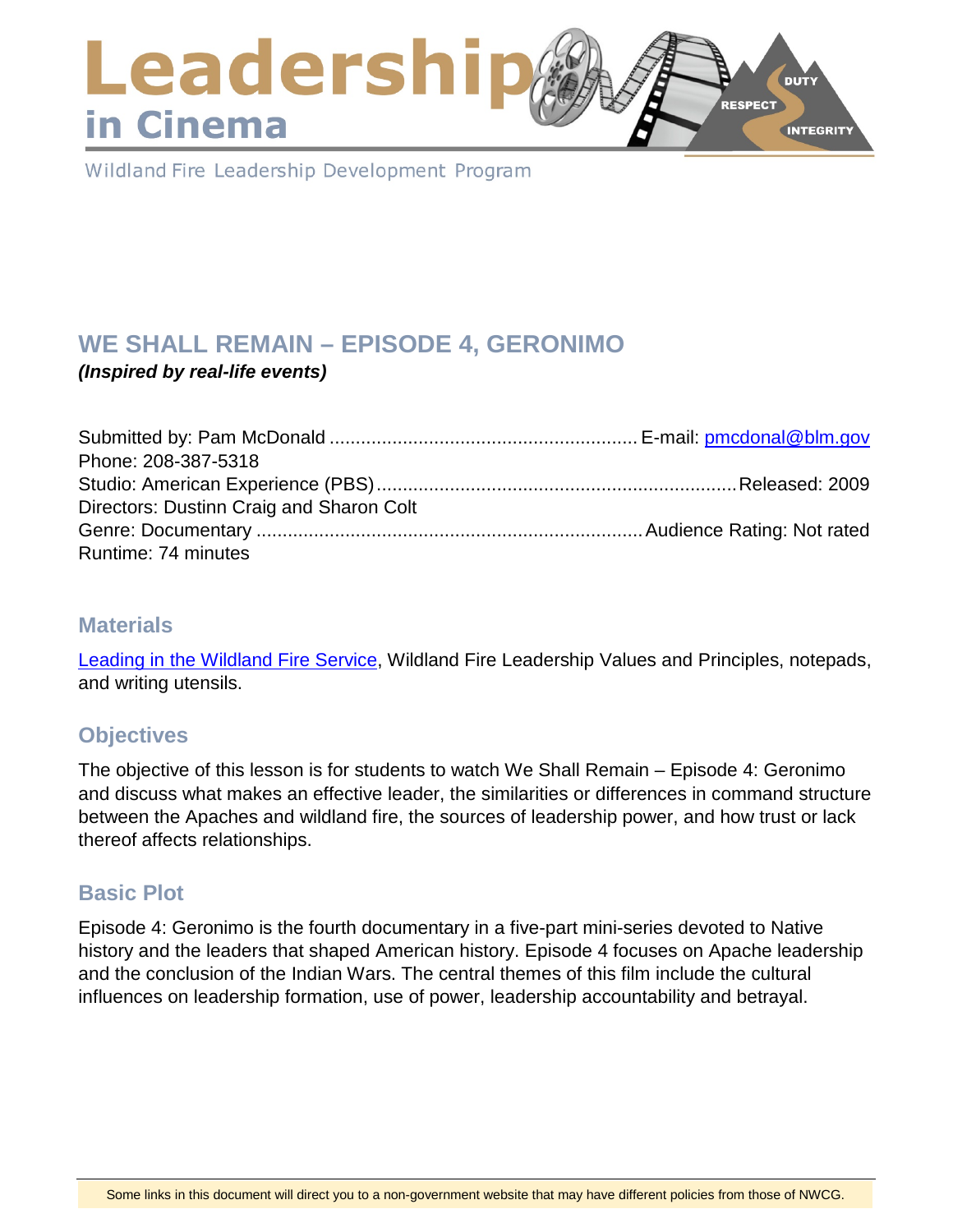### **Facilitator Notes**

Discussion of Geronimo's life and his leadership can spur lively debate. Facilitators should encourage debate that promotes leadership development and abides by the values and principles of the wildland fire service. Special consideration should be given to the culture in which Geronimo lived and trained—what formed his particular leadership style.

Disclaimer: Information and references provided within this lesson plan are intended for the sole purpose of sharing knowledge to improve leadership and organizational learning throughout the wildland fire community. No endorsement of any contributor or their opinions is given or implied and is presented to begin respectful discussion.

### **Facilitation Tips**

- 1. Organize a group of students to participate in the We Shall Remain Episode 4: Geronimo discussion.
- 2. Have students watch individually or as a group We Shall Remain Episode 4: Geronimo.
- 3. Have students read "Traditional Apache Life" from Southwest Crossroads Spotlight on pages 2 through 5 of their student handouts.
- 4. Conduct a guided discussion (handout and possible comments provided). Have students discuss their findings and how they will apply leadership lessons learned to their role in wildland fire suppression. Facilitate discussion in groups that have difficulty.

[Leading in the Wildland Fire Service](https://www.nwcg.gov/publications/494-2) is an integral publication in the Wildland Fire Leadership Development Program. Every wildland fire leader should possess his/her personal copy of this publication which can be order through the Publication Management System.

*Note:* The discussion questions are only a guide. Facilitators have latitude to select questions that meet timeframes and local objectives or develop questions of their own.

### **References**

Facilitators are encouraged to review the links below in order to obtain information that may be helpful during group/classroom discussions and for continued leadership development.

### **Sources of Power References:**

- Center for Creative Leadership. Bal, Vidula; Campbell, Michael; Steed, Judith; and Meddings, Kyle. ["The Role of Position and Effective Leadership.](https://www.ccl.org/wp-content/uploads/2015/04/roleOfPower.pdf)" 2008.
- Fugua, Harold E. Jr.; Payne, Kay E.; and Cangemi, Joseph P. "Leadership and the [Effective Use of Power.](http://www.nationalforum.com/Electronic%20Journal%20Volumes/Fuqua,%20Jr.,%20Harold%20E.%20Leadership%20and%20the%20Effectives%20Use%20of%20Power.pdf)" National FORUMS Journals, Volume 15E, Number 4, 1998.
- Michelson, Barton J. "Leadership and Power Base Development: Using Power Effectively [to Manage Diversity and Job-Related Interdependence in Complex Organizations.](http://www.au.af.mil/au/awc/awcgate/au-24/michelson.pdf)"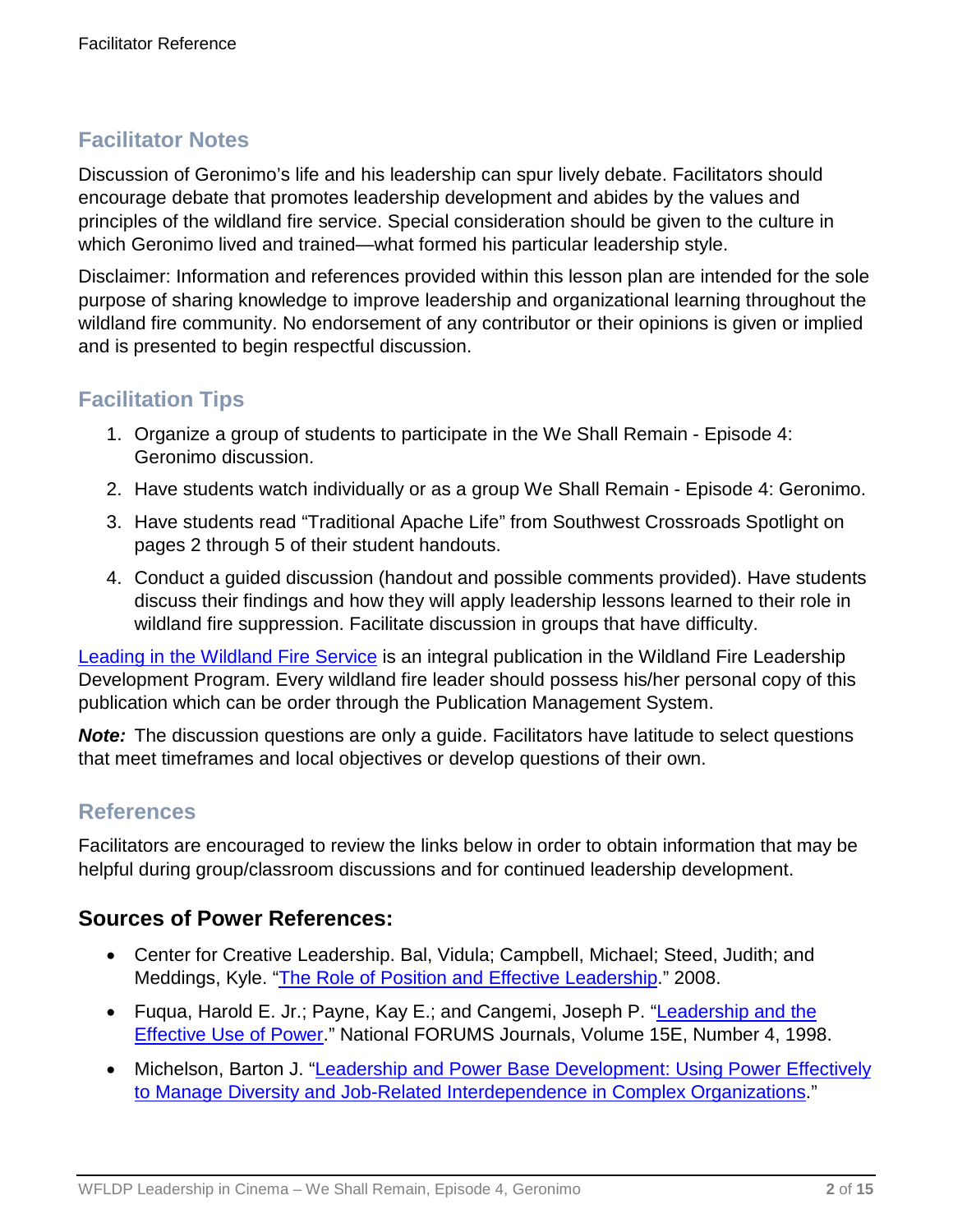### **Other References:**

- Geronimo (with S. M. Barrett). [Geronimo's Story of His Life.](http://www.ibiblio.org/ebooks/Geronimo/GerStory.pdf) Duffield & Company. 1906. Elegant Ebooks.
- Monsen, Lauren. ["Legendary Indian Chiefs: Leaders Who Advocated for Their Tribes.](http://www.manataka.org/page2131.html)" America.gov. February 13, 2009.
- Salem Press. ["Geronimo: Native American Leader.](https://salempress.com/store/pdfs/geronimo.pdf)"
- Southwest Crossroads. "Traditional [Apache Life.](http://southwestcrossroads.org/record.php?num=521)"
- University of Groningen. "**Geronimo-His Own Story**." From Revolution to Reconstruction.

Hyperlinks have been included to facilitate the use of the Wildland Fire Leadership Development [Program website.](https://www.fireleadership.gov/) Encourage students of leadership to visit the [website](https://www.fireleadership.gov/)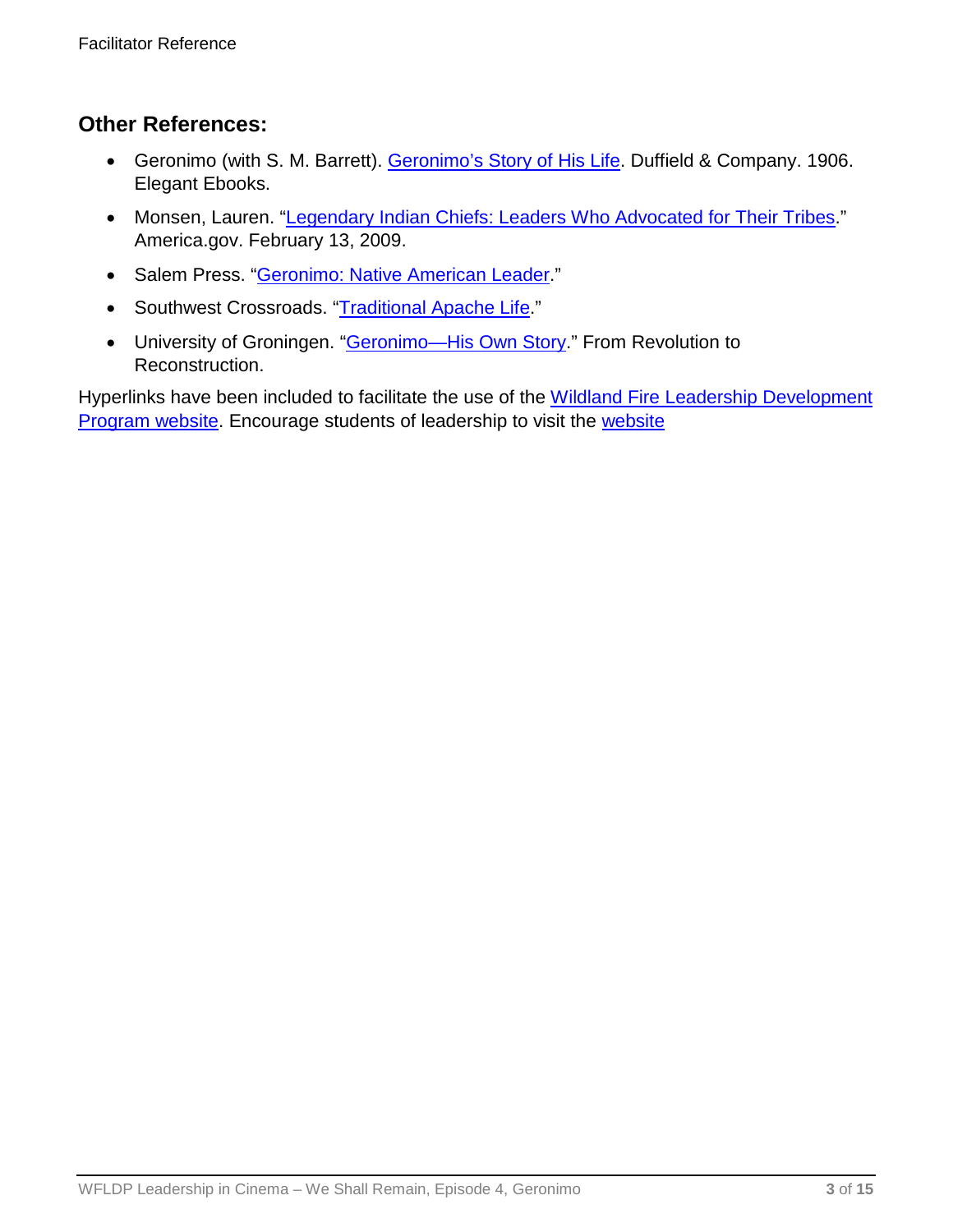### **We Shall Remain - Episode 4: Geronimo**

### **Guided Discussion – Possible Answers**

- 1. What qualities describe the "ideal" leader? Do Cochise and Geronimo fit the conventional description of a leader? What traits and characteristics did the Episode 4 contributors use to describe Cochise and Geronimo?
	- **Answers will vary.**
		- o**Terms may include trusting, motivated, motivating, knowledgeable, caring, decisive, encouraging, supportive, firm but fair, helpful, humorous, ethical, articulate, visionary, and power to influence.**
		- o **Refer students to the Wildland Fire Leadership Values and Principles.**
		- o **Refer students to second paragraph of "Warriors and Chief" ("Traditional Apache Life") on page 2 of the student handouts.**
		- o**The Apache way of life contributed to their savage behavior. This may have been all that they knew until they adopted a more "civilized" value system.**
	- **The following clips mention to some degree the leadership qualities of Cochise and Geronimo:**
		- o **Cochise:**
			- **Warrior. Statesman. Diplomat. (19:29-19:39)**
			- **Protected his people. (20:53-21:14)**
			- **Respected the choices of others. (44:57-45:05)**
	- **Geronimo:**
		- o**Vicious killer. Courageous yet vengeful. Unyielding protector of his family's freedom. (0:30-2:00)**
		- o **Brilliant manipulator. (42:51-43:01)**
		- o**Good talker (43:01-43:07)**
		- o **Unwavering and relentless. (43:07-43:19)**
		- o**Selfish with regard to his people's wishes. (44:47-44:57)**
		- o **Respected as an elder. (50:14-50:30)**
		- o **Driven. (52:30-53:00)**
		- o**Symbolic status. (58:52-59:08)**
		- o**Lone battler. Champion of his people. Guy who never gives up. Ultimate underdog. Icon. (1:07:12-1:07:43)**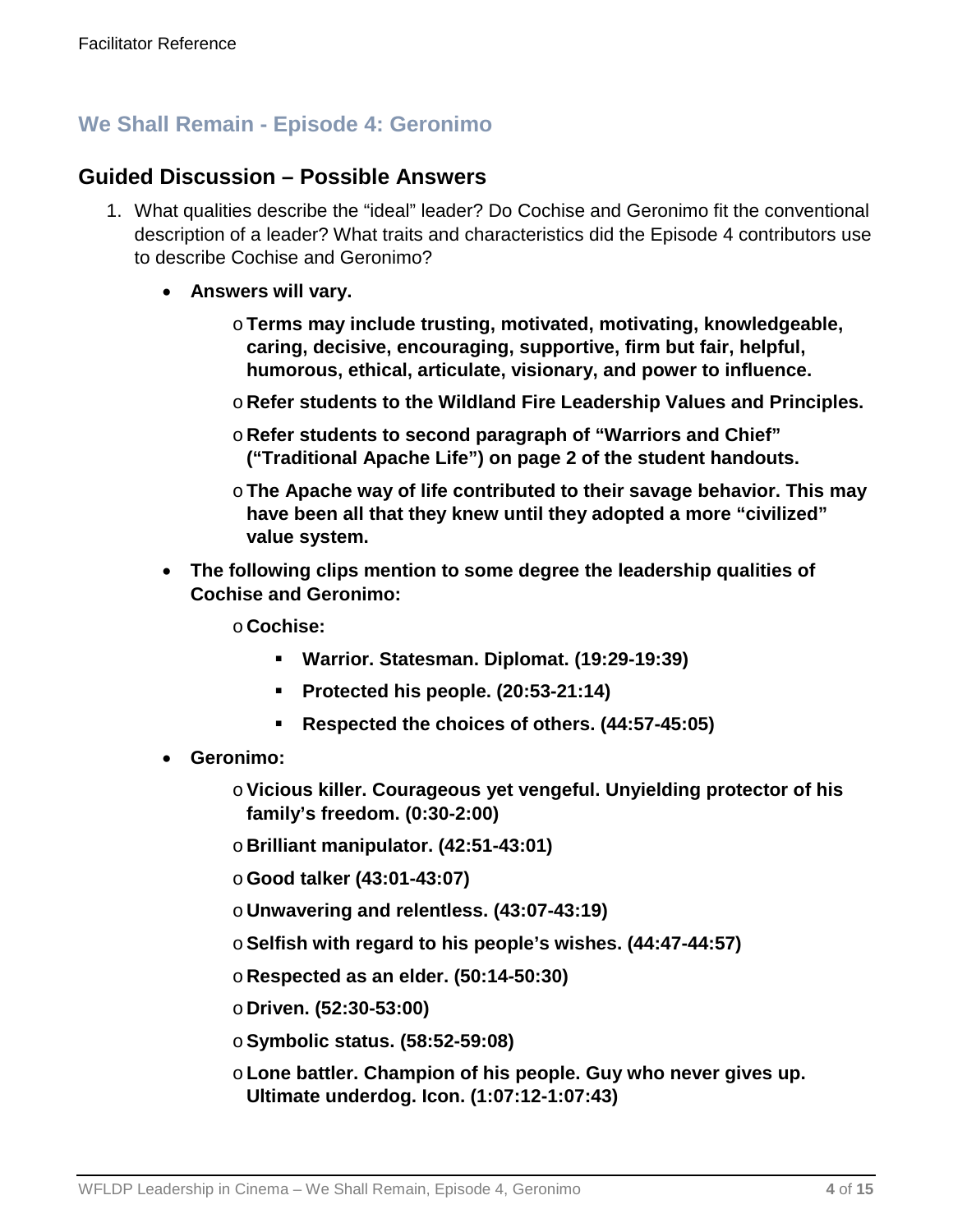### o**Provoked complicated feelings in the hearts of many Apaches. (1:09:04-1:09:37)**

- 2. Geronimo was never given the title of "chief." (16:41-17:40) Is a title required to be a leader?
	- **Answers will vary.** 
		- o**Lack of a title should not hold back anyone from being a leader. What matters more is that an individual has the aspiration to lead.**

### o**Present Leadership Challenge #1, which is found in the student handout, to students.**

- 3. Read "Situational Leadership" (a change is being made to "Adaptive Leadership") on pages 38 and 39 of Leading in the Wildland Fire Service. How does the wildland fire service define "power"? Is power exclusive to leaders or managers? What are sources of a leader's power? How was the Apache concept of power presented in Episode 4?
	- **Power, as defined on page 38 of Leading in the Wildland Fire Service, is "a person's ability to influence the actions of others."**
	- **Power is not exclusive to leaders or managers. Anyone can have power.** 
		- o **Richard V. Michaels said, "Power can be taken whereas leadership can only be given."**
		- o **Dr. R. H. Becker goes further to say, "Authority, on the other hand, is the power vested in a position and therefore is exclusive to that position."**
		- o**"Leaders in the wildland fire service are not only empowered but also duty-bound to act on a situation that is within our power to affect, even without direction from above." ("A Bias for Action," page 26, Leading in the Wildland Fire Service)**
	- **Sources of Power**
		- o **As found in most Fireline Leadership courses, the sources of power include:**
		- o**Position power (also called legitimate power or formal authority)**
		- o **Reward power**
		- o **Discipline power (coercive power)**
		- o **Respect power (referent power)**
		- o**Expert power**
	- **The Apache power concept is very similar to what has been presented above—power is not exclusive and with any source of power comes responsibility.**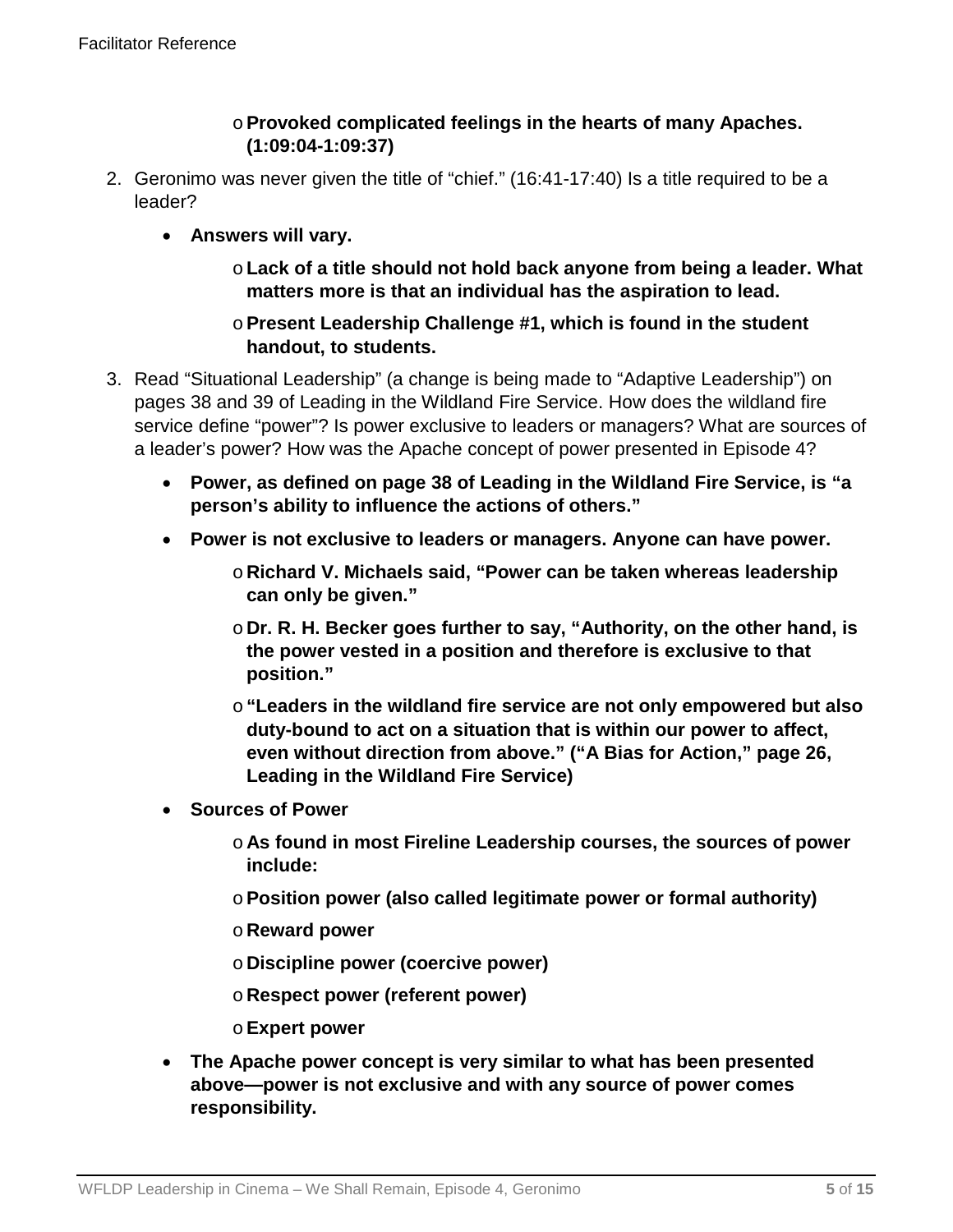- o**"Power is everywhere, it lives in everything. It might be known through a word, or come in the shape of an animal. We all have Power, but some tap into different rooms. Power speaks to those who listen." (13:02-13:26)**
- o**"The greatest thing a person can have is the power. Benegotsi. It's scary. (in Apache) This is the truth. To live with Power is very challenging. It's so potent you must be wary. To have Power is a great responsibility. You can choose to leave it alone or accept it. It's up to you." (13:26-14:14)**
- 4. Read "Command Philosophy" on pages 15 and 16 of Leading in the Wildland Fire Service. Read the first paragraph of "Warriors and Chief" from Traditional Apache Life. How does the command philosophy of the wildland fire service compare with that of the Apache tribe? Where did Geronimo fit into the Apache command system? Where do you fit into the wildland fire service command system—are you a leader or a follower or both?
	- **The wildland fire service and the Apache's have a similar, yet different, command philosophy.**
		- o **Both have what has recently been termed "distributed leadership." According to eHow, "Distributed leadership refers to shared leadership and management responsibilities by multiple employees."**
		- o**The Apache's had tribes or bands. Wildland fire has crews, units, agencies, etc.**
		- o**Each tribe/band had its own leader. Wildland fire has a leader for each crew, unit, agency, etc.**
		- o**The Apache's came together during war time and designated a chief to represent all tribes/bands. Wildland fire comes together during an incident and identifies an incident commander to represent all entities.**
		- o**"A lot of people think that Apaches are just one tribe but they are a group of nations, a separate people with their own history and their own culture and their own territory." (4:54-5:31)**
	- **Geronimo was not an Apache chief, but he was a Chiricahua leader.**
	- **Answers will vary.**
- 5. Good leaders care for the welfare of their followers. What did Geronimo do with the best intentions that destroyed the trust that he had with many of his followers? Share with your group members a situation where a leader became so obsessed with commander's intent that he/she lost sight of the welfare of his/her people?
	- **Geronimo abducted his own people.** 
		- o**"But Geronimo couldn't stop worrying. He knew that it was becoming increasingly risky to raid local villages and Mexican troops were gathering in the mountains. And he understood that as long as they**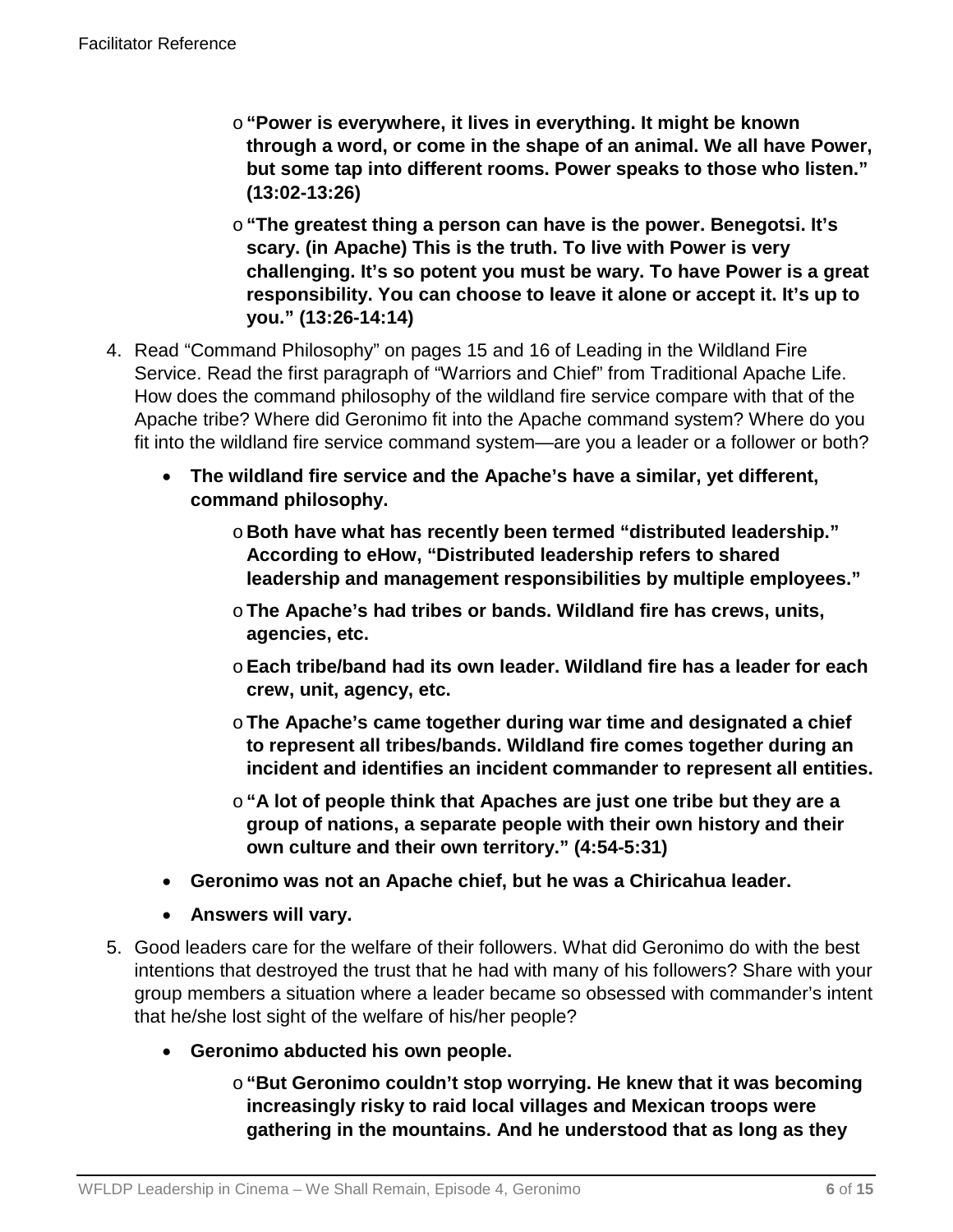**lived off the reservation, the American army would be after them too. They needed more people. To get them, Geronimo posed an audacious and controversial plan. In a heated debate, he argued they should return to San Carlos, abduct their own people—400 Chiricahuas under Chief Loco—and force them to join the resistance." (41:48-42:51)**

- o**"Geronimo's unwillingness to consider the wishes of Loco and his people points to a certain selfishness on his part." (44:47-44:57)**
- **Answers will vary. Facilitators should ensure that respectful sharing of events occurs during group discussion.**
- 6. President Theodore Roosevelt asks Geronimo and five other chiefs to participate in his 1905 inaugural parade. Discuss in your groups what message you think President Roosevelt as well as Geronimo and the other chiefs were sending to the American people.
	- **Answers will vary.**
		- o**This event solidified with the American people that the conflict was "over" between the Americans and Native Americans.**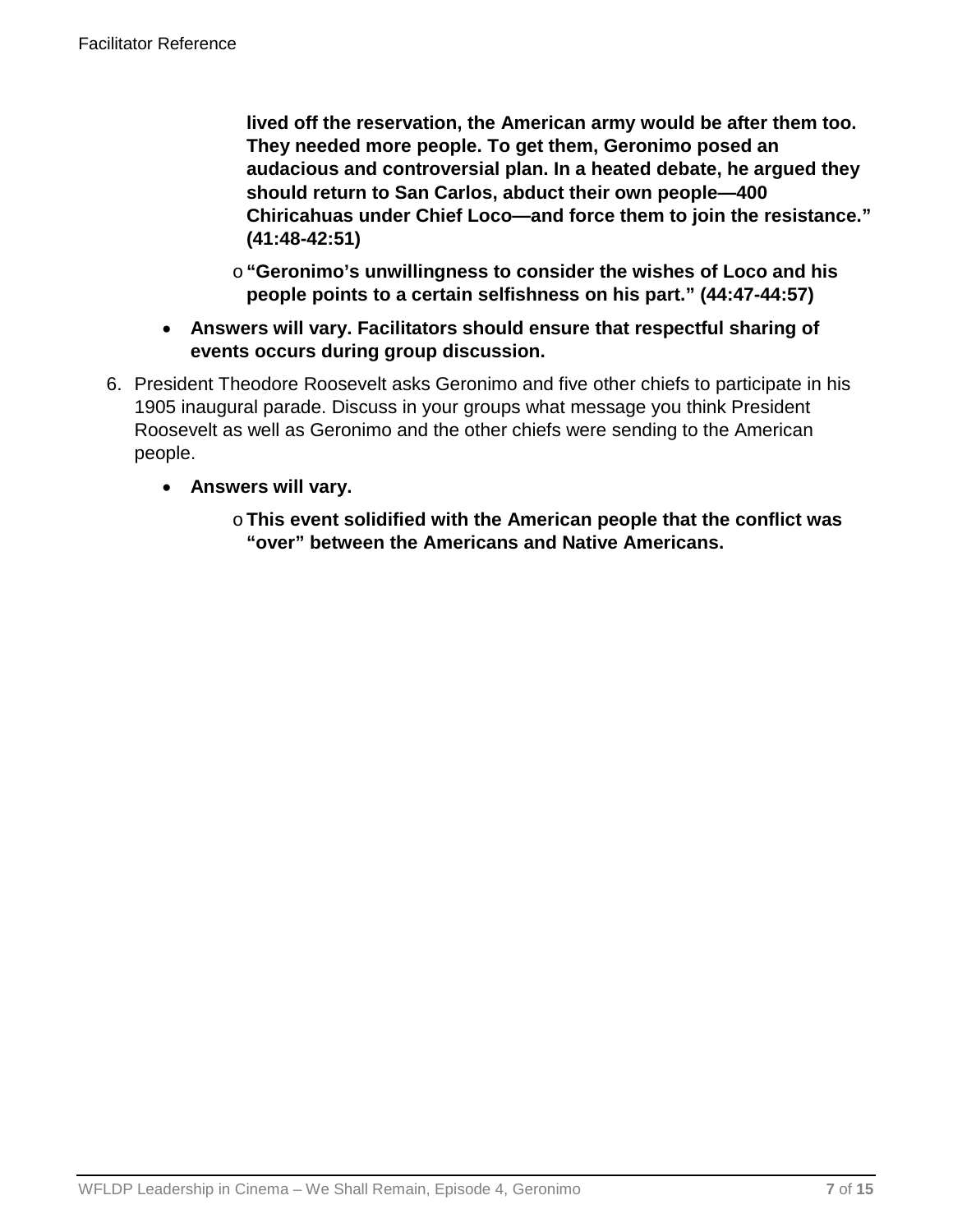#### Be proficient in your job, both technically & as a leader.

- Take charge when in charge.
- Adhere to professional standard operating procedures.
- Develop a plan to accomplish given objectives.

#### Make sound & timely decisions.

- Maintain situation awareness in order to anticipate needed actions.
- Develop contingencies & consider consequences.
- Improvise within the commander's intent to handle a rapidly changing environment.

#### Ensure that tasks are understood, supervised, accomplished.

- Issue clear instructions.
- Observe & assess actions in progress without micro-managing.
- Use positive feedback to modify duties, tasks & assignments when appropriate.

#### Develop your subordinates for the future.

- Clearly state expectations.
- Delegate tasks that you are not required to do personally.
- Consider individual skill levels & developmental needs when assigning tasks.

#### Know your subordinates and look out for their well-being.

- Put the safety of your subordinates above all other objectives.
- Take care of your subordinate's needs.
- Resolve conflicts between individuals on the team.

#### Keep your subordinates informed.

- Provide accurate & timely briefings.
- Give the reason (intent) for assignments & tasks.
- Make yourself available to answer questions at appropriate times.

#### Build the team.

- Conduct frequent debriefings with the team to identify lessons learned.
- Recognize accomplishments & reward them appropriately.
- Apply disciplinary measures equally.

#### Employ your subordinates in accordance with their capabilities.

- Observe human behavior as well as fire behavior.
- Provide early warning to subordinates of tasks they will be responsible for.
- Consider team experience, fatigue & physical limitations when accepting assignments.

#### Know yourself and seek improvement.

- Know the strengths/weaknesses in your character & skill level.
- Ask questions of peers & supervisors.
- Actively listen to feedback from subordinates.

#### Seek responsibility and accept responsibility for your actions.

- Accept full responsibility for & correct poor team performance.
- Credit subordinates for good performance.
- Keep your superiors informed of your actions.

#### Set the example.

- Share the hazards & hardships with your subordinates.
- Don't show discouragement when facing setbacks.
- Choose the difficult right over the easy wrong.





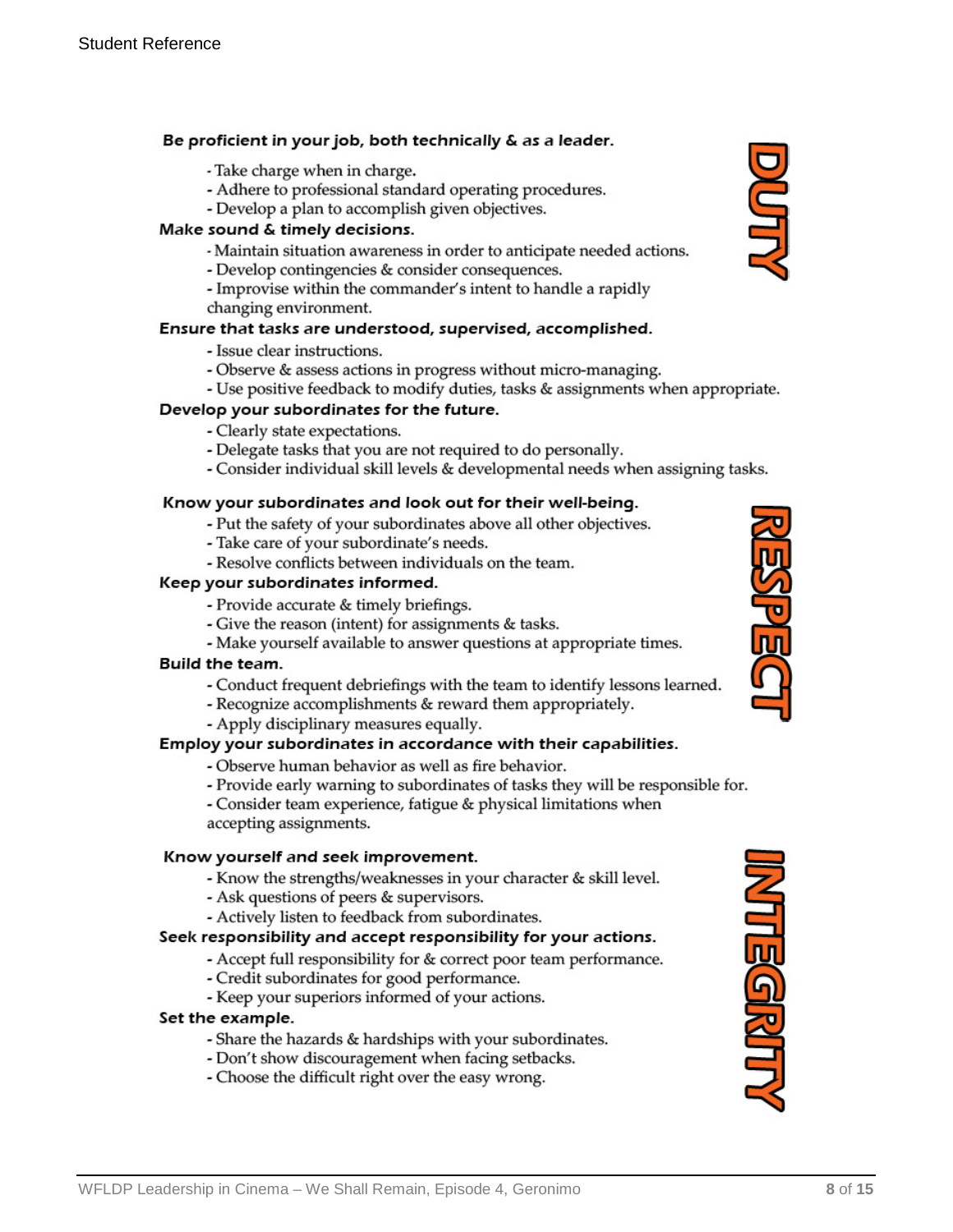### **We Shall Remain - Episode 4: Geronimo**

### **Guided Discussion**

- 1. What qualities describe the "ideal" leader? Do Cochise and Geronimo fit the conventional description of a leader? What traits and characteristics did the Episode 4 contributors use to describe Cochise and Geronimo?
- 2. Geronimo was never given the title of "chief." (16:41-17:40) Is a title required to be a leader?
- 3. Read "Situational Leadership" (a change is being made to "Adaptive Leadership") on pages 38 and 39 of Leading in the Wildland Fire Service. How does the wildland fire service define "power"? Is power exclusive to leaders or managers? What are sources of a leader's power? How was the Apache concept of power presented in Episode 4?
- 4. Read "Command Philosophy" on pages 15 and 16 of Leading in the Wildland Fire Service. Read the first paragraph of "Warriors and Chief" from Traditional Apache Life. How does the command philosophy of the wildland fire service compare with that of the Apache tribe? Where did Geronimo fit into the Apache command system? Where do you fit into the wildland fire service command system—are you a leader or a follower or both?
- 5. Good leaders care for the welfare of their followers. What did Geronimo do with the best intentions that destroyed the trust that he had with many of his followers? Share with your group members a situation where a leader became so obsessed with commander's intent that he/she lost sight of the welfare of his/her people?
- 6. President Theodore Roosevelt asks Geronimo and five other chiefs to participate in his 1905 inaugural parade. Discuss in your groups what message you think President Roosevelt as well as Geronimo and the other chiefs were sending to the American people.

### **Leadership Challenges**

The Professional Reading Program was created to provide a selection of readings that support continuing education efforts within the wildland fire service.

- Obtain a copy and read the following books:
- The Leadership Teachings of Geronimo: How 19 Defeated 5000 by Donald J. Fielder
- You Don't Need a Title to be a Leader by Mark Sanborn
- **IMPLEM** 1 a reading program at your home unit. Information about establishing a program and ideas for collecting books can be found within the Professional Reading Program tool in the Toolbox of the [Wildland Fire Leadership Development Program](https://www.fireleadership.gov/)  [website.](https://www.fireleadership.gov/)
- Read Lt. Col. Robert A. Garland's Naval War College thesis titled "*Physical and Moral* [Courage: An Essential Personal Attribute of a Successful Theater Strategic Commander.](http://www.dtic.mil/cgi-bin/GetTRDoc?AD=ADA494267&Location=U2&doc=GetTRDoc.pdf)"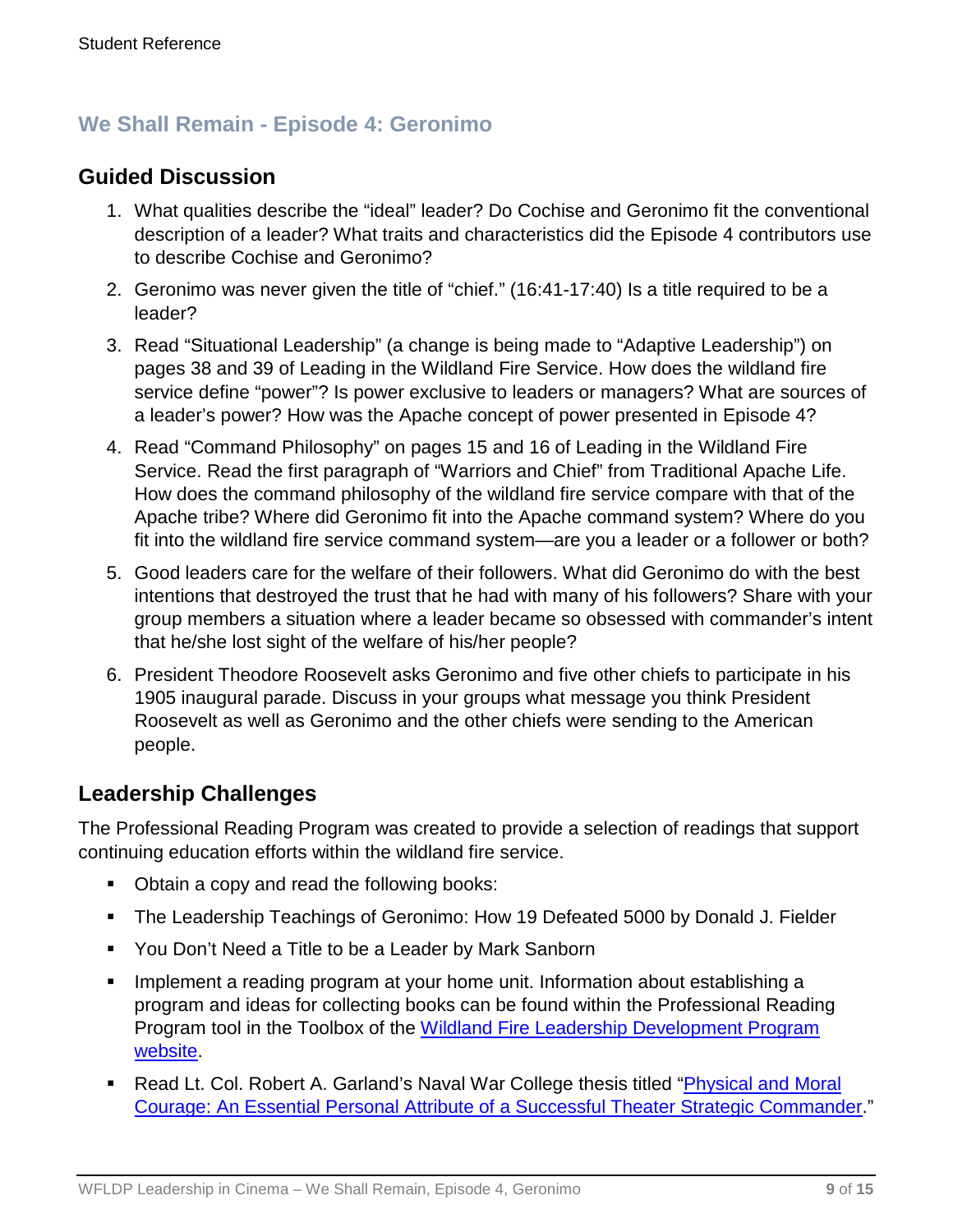# **Traditional Apache Life**

## **Southwest Crossroads Spotlight**

The Athapaskan peoples migrated south from Alaska and Canada and eventually split into seven distinct groups. By 1500, they occupied a vast expanse of territory in the American Southwest. The extreme environments they inhabited—mountains, deserts, and plains hardened them into fierce and adaptable nomads. In their encounters with other Indian tribes as well as with Spaniards, Mexicans, and Anglo-Americans, the Apache or N'de relied on traditional ways and took on traits from other cultures.

### **Warriors and Chiefs**

Because Apaches traditionally lived in family bands or small groups, they did not usually need a central leader. But when bands joined together in times of war, they chose a chief from among the warriors. The war chief was a spokesman for the people. ("Chief" in Apache literally means "he who speaks.") People chose a man known for his courage, wisdom, and personal generosity. If a family head disagreed with the war chief at any time, he was free to take his band and leave. When friction divided the group, a chief lost his position and his following. A chief whom the people respected had great power to achieve the group's goals.

Here is how an Apache explained the qualities of an ideal leader in the 1980s:

"The leader is supposed to talk to his people. He is supposed to be sympathetic and tell them how to live, sympathetic in the sense of giving out horses and valuables to those who need them. The leader is supposed to give something to eat to everyone who comes around [in need]. He has control in time of war. You can't disobey him. The leader advises people to help the unfortunate, to give to those whose luck is bad. He advises against fights in the camps; he doesn't want any quarrels within the group. He advises the people to be on the lookout all the time. He may request that a ceremony be performed by a shaman [a healer] for the benefit of the men during a raid. If the leader is advised by the shaman as a result of such a ceremony to do this or that, he carries out what the power tells him to do. A man must be wealthy and have a big following to be a chief."

—Michael E. Melody, Indians of North America: The Apache, p. 28.

### **Women in Apache Society**

In Apache society, a girl stayed all her life in the camp of her mother and sisters, aunts, and cousins. When a man married, he left his parents' camp and became part of his wife's family group. A husband was expected to care for his new family and obey his in-laws. Women usually gathered the food. Because they knew where to find edible plants and knew how to use them, women usually did the doctoring and were sometimes shamans. It was mainly the women's job to tan hides, sew leather, make clothes, and take care of the children. Women attended celebrations and ceremonies with men. Although leaders of extended families and local groups were always men, women participated in council meetings and influenced decisions. In most Apache groups, women stayed apart from hunting expeditions, although they did catch wood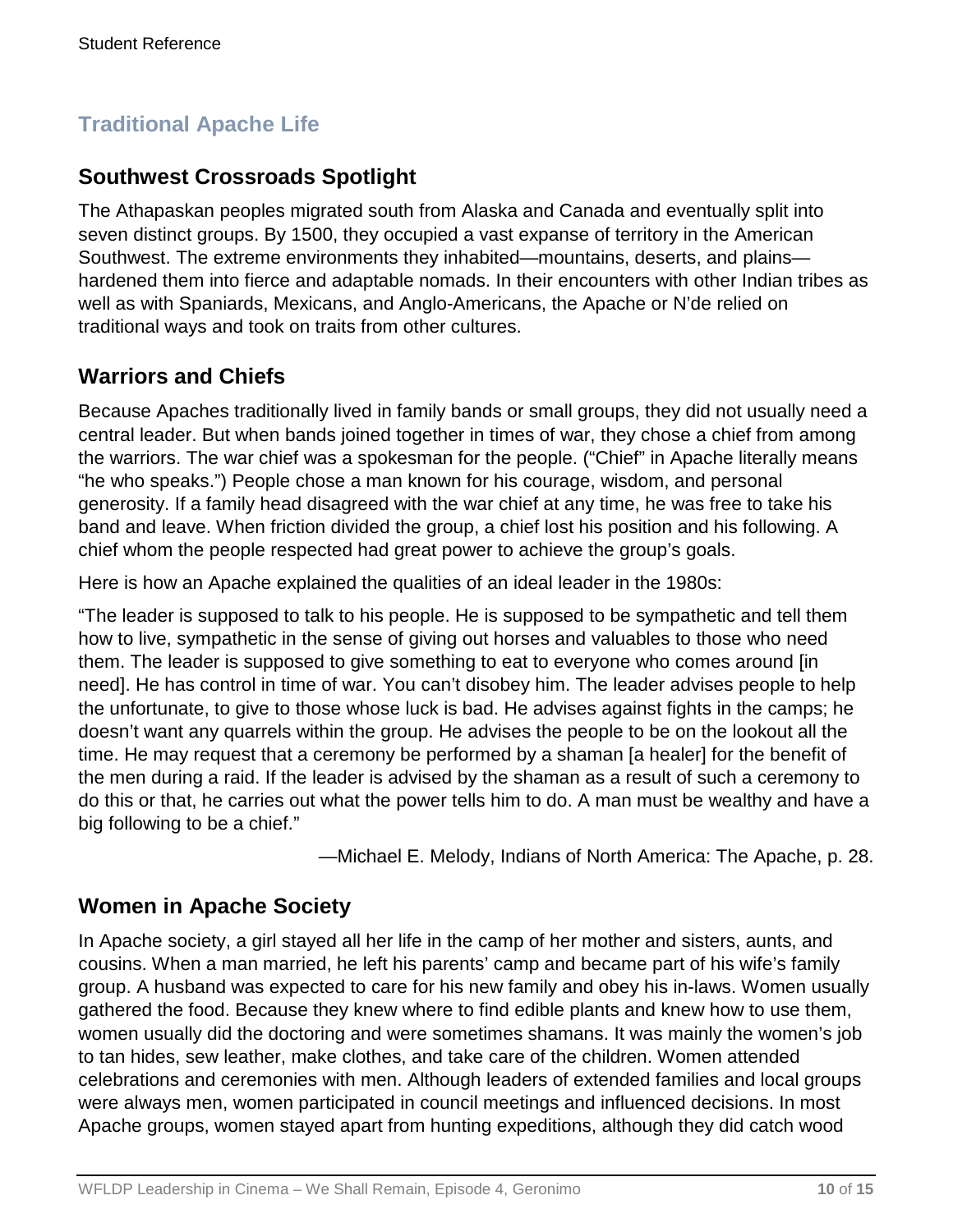rats and prairie dogs and often joined in rabbit surrounds. Men were excluded when women played stave, a popular gambling game. A girl's puberty rite was a major ceremony within the tribe, and everyone celebrated it.

## **The Apache Code of Honor**

Traditional Apaches had no laws, police, judges, or jails. So how did they maintain social order? During peacetime, older people passed down a code of honor to younger ones by oral tradition and example. In the late 1900s, an Apache explained the code of conduct in this way:

"Good conduct is the result of obeying the customs, and it is up to the person. A man would come to a bad end in the old days [if] he violated the customs. If you obey all the rules, you get along all right. But if a person doesn't take hold of the customs, if he cuts loose, if he doesn't treat other people right, he has no chance. Then the others do not help him. He is alone. He is bound to come to a bad end and perhaps be killed. A person just has to observe certain things. They aren't laws they are strong, we don't need laws."

—Michael E. Melody, Indians of North America: The Apache, p. 31

## **Coming of Age in Apache Society**

Traditional ceremonies are essential to Apache life. Because the tribes were nomadic, their ceremonies corresponded to an individual's life cycle rather than to the calendar. Traditionally, Apaches pierced a newborn's earlobes so that he or she could hear important things and obey them. Apaches today still perform ceremonies to mark rites of passage from birth to death. Among the Chiricahua, for example, the family holds a cradleboard ceremony soon after birth of a child. When a child begins to walk, dressed in new moccasins, he or she follows a trail of pollen leading east to symbolize a long and successful life. In the spring, Apaches ceremonially cut the child's hair to encourage health and vitality. Apache children learn about tribal traditions and expectations through storytelling and by witnessing many ceremonies. In the past, Apache boys and girls got up before sunrise. The girls performed demanding tasks. The boys hardened their bodies through a rigorous running and training.

# **Apache Girls' Puberty Rites**

A girl's puberty rite was of great importance in Apache society. Apaches believe that the puberty rite is essential to a girl's vitality. The ceremony strengthens her ability to bear healthy children. When a girl reaches her early teens, her close relatives prepare special foods and invite many friends, neighbors, and relatives to the ceremony. Early in the morning of the first day, a female guide bathes the girl and dresses her in special clothing. Then a male ceremonial singer takes the girl to a special tipi or structure where he sings a cycle of creation songs while the girl performs ritual dances. In the Mescalero tradition, the girl makes four ritual runs to the east, circling a basket tray filled with ritual objects. When evening comes, masked dancers appear. Later that evening, men and women dance together. The puberty ceremony continues for four days and four nights. It ends with a ceremony early in the morning of the fifth day.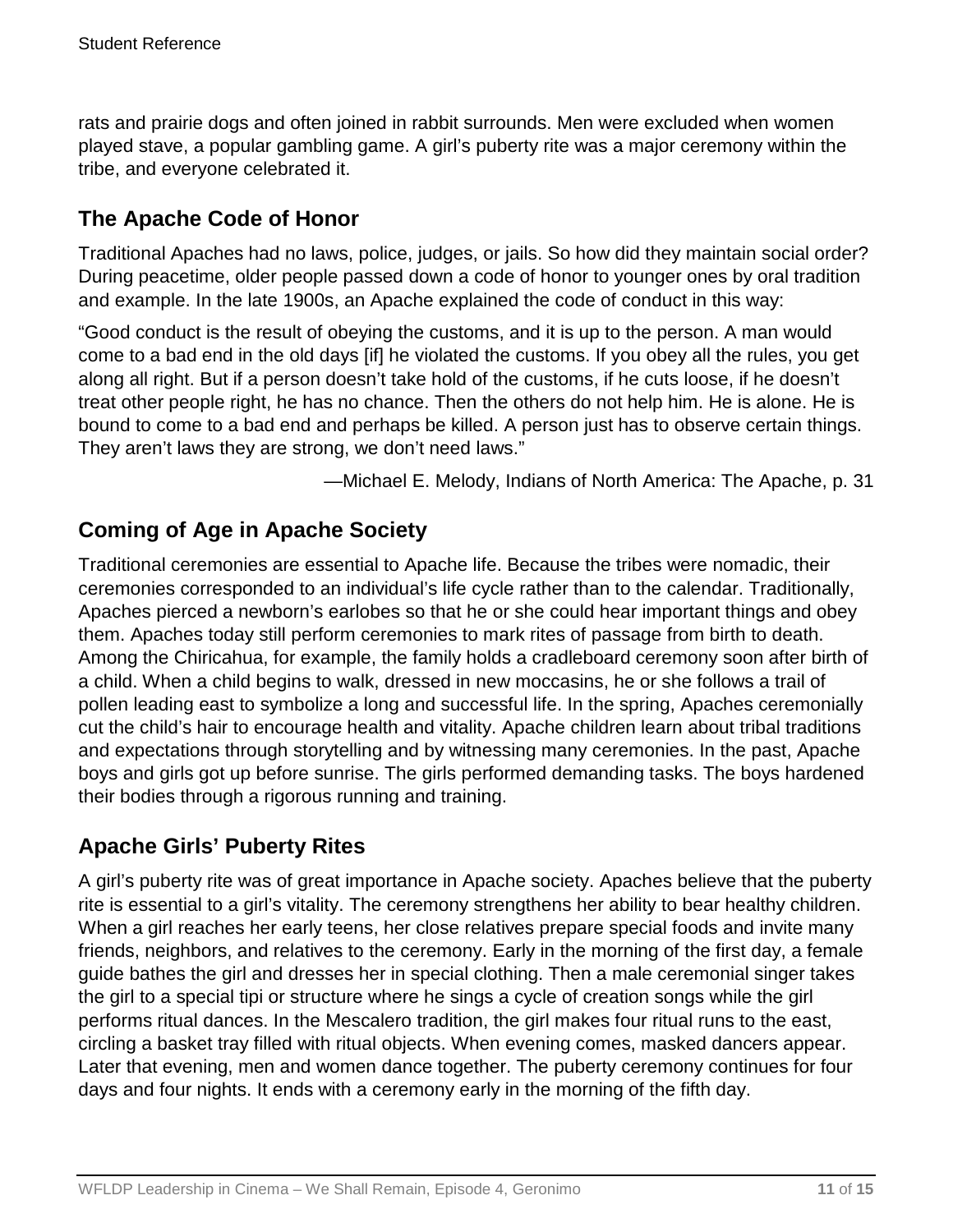## **Apache Boys' Preparations for War**

From the time an Apache boy could walk, he trained for war. Mimbres Apaches devoted much energy and attention to teaching their male children what they needed to know to survive.

"If, when [a child was] playing around the ranchería, he got on the nerves of his elders, he was never, or almost never, cuffed or beaten. Instead, some adult may have directed, 'Run to the top of that mountain! Do not stop to breathe on the way up. Run to the top without stopping!' and the boy did so, because he must. Rarely was it a 'mountain' at first; just a hillock. Later a higher one would be chosen, and then one greater still, until as a full-fledged warrior he would be capable of running up a true mountain without pausing for breath, for that was one way his life might be saved when a less-hardened enemy was in pursuit.

"With other youngsters he was directed to bathe each morning, winter or summer, in the chill stream near the ranchería, not specifically for cleanliness, although the Apaches were a clean and healthy people, but to harden his body, for only the enduring endure, as the great men of the band, the surviving warriors, all knew. The shock of cold water, as every Apache was aware, made the heart strong, so one might withstand fear in war. Boys were taught to run, and some fathers, to train the child to breathe through his nose when so doing, made a son fill his mouth with water before a race and spit it out afterward to prove he had not swallowed it to take in air more easily through his mouth. Mouth breathing made one thirsty, and in the desert that could be deadly.

"The boys imitated their elders when they could and even played at war among themselves. They rarely fought each other. But when some lucky youngster discovered a wasps' nest, the boys solemnly gathered in 'council,' and someone would say, 'We hear there are some mean things living over there. Let's go to war with them!' Before a gallery of their elders, gathered at a safe distance, they attacked the nest. Though frequently stung severely, they carried it off in triumph, if they could endure the assaults of the infuriated insects, tore the nest apart, and rubbed themselves with it, saying ritually, 'Make me brave!'"

—Dan L. Thrapp, Victorio and the Mimbres Apaches, pp. 10-11

# **The Mescal (Century) Plant**

The Apache tribal name "Mescalero" shows the importance of the mescal plant to the nomadic people. Apaches probably learned how to harvest mescal from indigenous Mexicans to the south. The men and boys would help the women remove the heads or crowns of the plant. Then they dug a long pit and lined it with rocks. After they had built a fire and placed the mescal in the pits, the youngest child would stand to the east of the pit and throw in four stones. Then the people covered the pit with clay and wet grass, placed a rock on top of the mound, and drew a cross-like figure with charcoal on the rock. After roasting the mescal for days, the people feasted and drank!

# **The Horse**

The Spanish introduced horses to indigenous peoples of the American Southwest in the1500s. Used for transportation and sometimes as food, horses changed native culture. The horse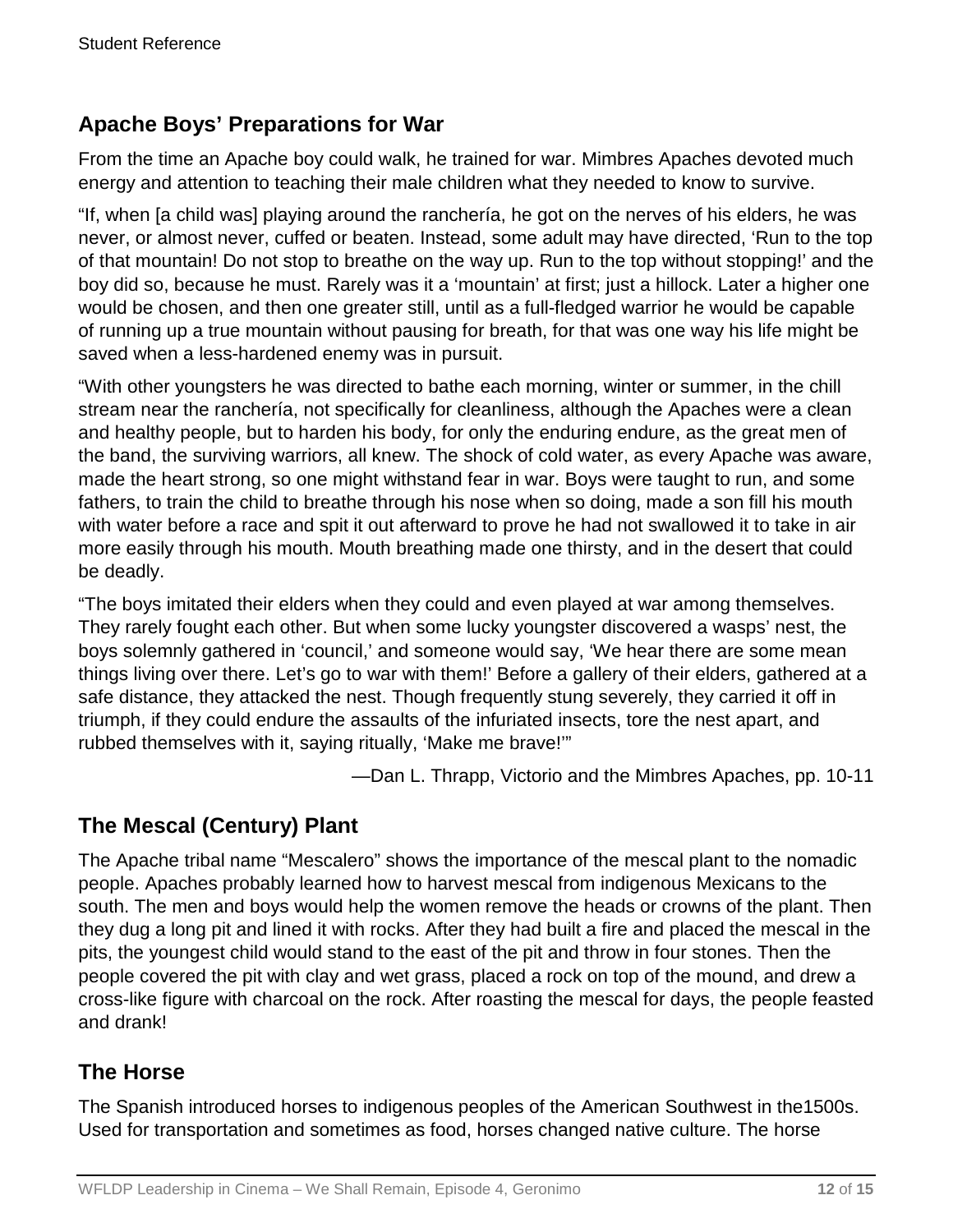allowed the nomadic Apaches to carry more and move faster than ever before over vast expanses of territory. The horse also expanded the range for hunting and raiding.

# **Raiding**

Before Spanish explorers entered the Southwest on horseback, raiding Apache warriors traveled by foot. Their main purpose for raiding was not to enlarge their territory but to acquire food and livestock for day-to-day survival. Once the Spanish arrived, Apaches saw them as a resource rather than an enemy to eradicate. In addition to food and livestock, Apache raiders also made off with weapons, supplies, and children whom they frequently accepted into the band and raised as their own. An Apache man with many horses earned respect for his skill in raiding and for his wealth. Raiding was the major source of conflict between Apaches and other peoples in the Southwest.

# **Scalping**

Apaches sometimes took enemy scalps in raids and battles. They learned this behavior from their Mexican enemies. Popular myths about savage Apaches on the warpath overlook the fact that all sides in the Southwest committed cruel acts.

Cowboy Ross Santee wrote about tensions between Mexicans and Apaches in the early 1800s: "It was about this time that the Mexican States offered a bounty for Apache scalps, one hundred pesos for a man's, fifty pesos for a woman's. How the authorities distinguished between the scalp of a man or woman has never been explained. But for a short time the scalp industry flourished, even bringing in some American scalp hunters."

—Ross Santee, Apache Land, p.34

### **Scouting**

Many bands of Apaches scouted for the US Army during the long campaigns against other Apaches. Why would Apaches scout for the "White Eyes," who had become their enemies? Between the 1850s and the 1880s, Apache bands were rapidly losing their hunting grounds to encroaching American settlers. Scouting must have seemed a way to stay on their lands and preserve their way of life. Apache scouts served the officers and troops of the US Army with skill and loyalty. Without them, the army could not have found the Apache bands hiding in remote regions of the Southwest. Here is how US Army Captain John G. Bourke described the Apache scouts on the campaign in pursuit of Chiricahua Apaches in 1883:

"He does not read the newspapers, but the great book of nature is open to his perusal, and has been drained of much knowledge which his pale-faced brother would be glad to acquire. Every track in the trail, mark in the grass, scratch on the bark of a tree, explains itself to the untutored Apache. He can tell to an hour, almost, when the man or animal making them passed by, and, like a hound, will keep on the scent until he catches up with the object of his pursuit.

"In the presence of strangers the Apache soldier is sedate and taciturn. Seated around his little apology for a camp-fire, in the communion of his fellows, he becomes vivacious and conversational. He is obedient to authority, but will not brook the restraints which, under our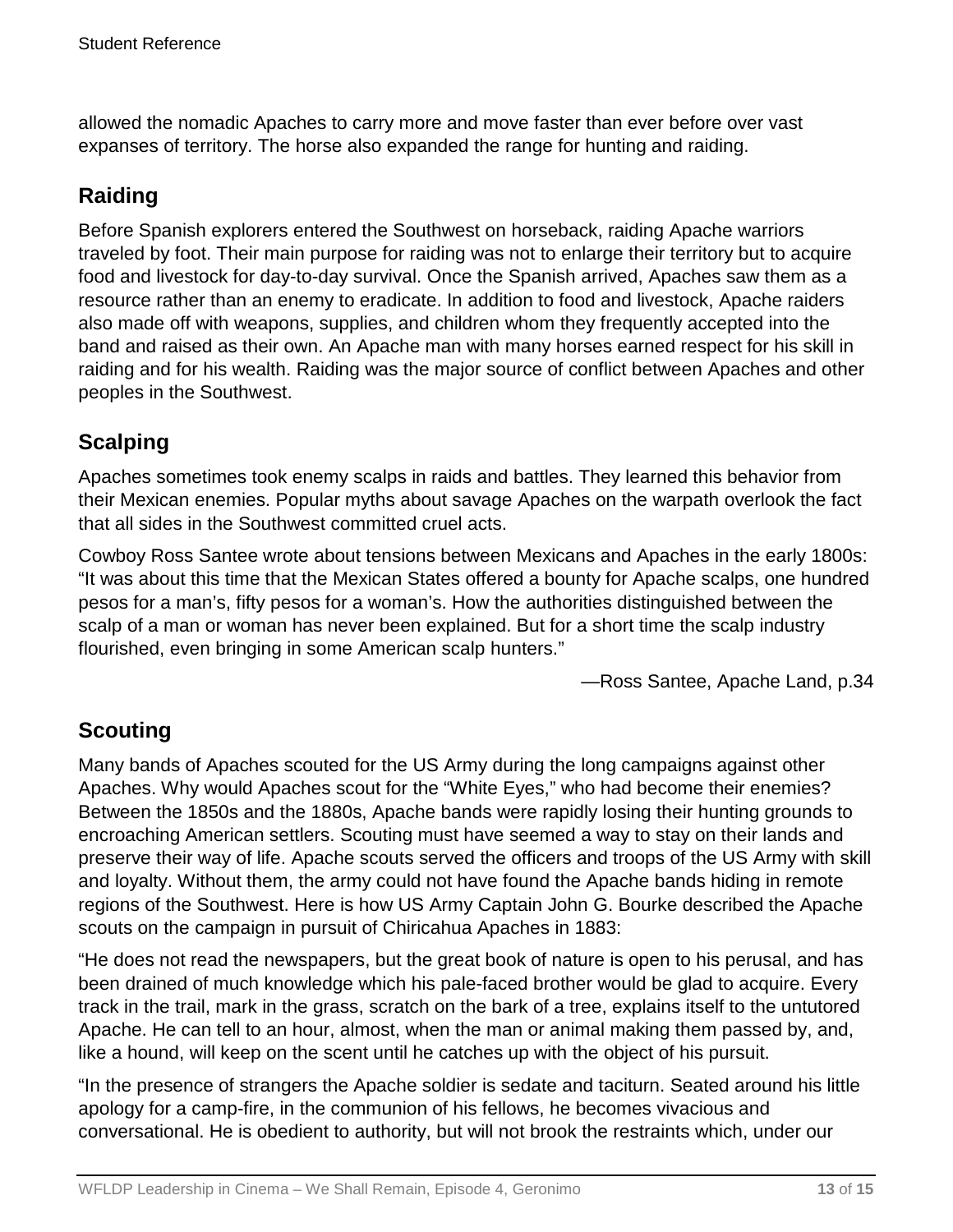notions of discipline, change men into machines. He makes an excellent sentinel, and not a single instance can be adduced of property having been stolen from or by an Apache on guard."

—John G. Bourke, An Apache Campaign In the Sierra Madre, p.51

Tragically, after the military campaigns against the Apaches, the US government deceived the scouts. The government imprisoned the scouts along with the captured Apaches and sent them to Bosque Redondo in New Mexico and Fort Marion in Florida.

### **Bison**

Apachería was the name Spanish and American settlers used for the vast area of the American Southwest where Apaches lived. The Jicarilla, Mescalero, and Kiowa-Apache groups lived in the eastern part of the Apachería. They hunted bison very much as their Plains Indian neighbors did. Jicarilla and Kiowa-Apache cultures were especially centered on bison hunting. They ate bison meat roasted, baked, boiled, and even raw. Apache women tanned, cut, and sewed bison hide into moccasins, robes, bags, scarves, and blankets. Apache men made shields, cords, and lariats from bison hide. When American bison hunters slaughtered millions of the animals in the late 1800s, Apaches lost their main source of food, clothing, and shelter.

## **The Tipi and Wickiup**

The Apaches designed their houses to fit their environment. The Kiowa-Apaches, Jicarillas, and some Chiricahuas lived in tipis on the edge of the plains. Some Apaches made tipis from wooden poles covered with bison hide. Tipis offered temporary, portable housing as the people followed bison herds across the plains.

Most Apache bands lived in wickiups, round huts made of brush with scooped-out earthen floors. The wickiup's outer covering changed with the weather. In summertime, people draped leafy branches over the dwelling to provide shade and ventilation in the hot weather. In winter they used tanned animal hides for insulation. They often built larger wickiups with a hole in the center so that smoke from cooking fires could escape. Both tipis and wickiups were ideal housing for hunters and gatherers who moved around their lands as the seasons changed.

### **Farming On Apache Reservations**

For the most part, Apaches were hunters and gatherers who depended on a nomadic existence. However, they sometimes grew crops such as corn, a skill they probably learned from the Pueblo people. When the US government forced Apache bands onto reservations, they could not sustain their traditional way of life. Reservation lands were too small and densely populated for good hunting. Food rations from the US government were not always adequate. People suffered great hunger and poverty. Apaches tried to farm the dry reservation lands, but it was very difficult. The government often changed its policy towards the Apaches, which also undercut their efforts to farm.